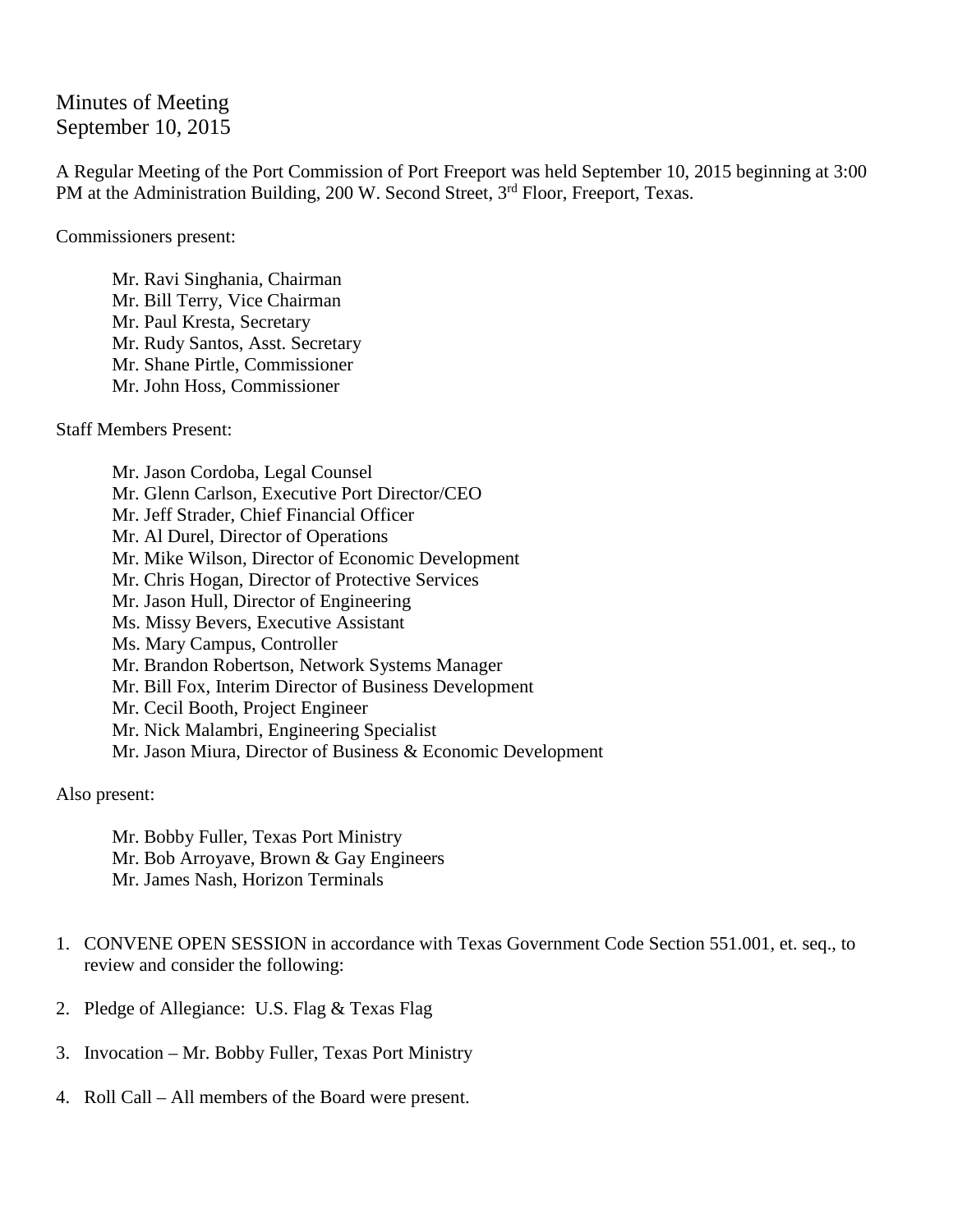5. Approval of minutes from the Regular Meeting held August 27, 2015.

A motion was made by Commissioner Kresta to approve the minutes as presented. The motion was seconded by Commissioner Pirtle with all Commissioners present voting in favor of the motion.

- 6. Reports from Executive Staff & Commissioners:
	- A. Receive report from Executive Port Director/CEO on activities and matters related to federal, state and local governmental affairs. Port tenant updates, USCOE, rail issues, HGAC/TPC, AAPA Committees, leases, contracts, upcoming Port and civic events and other related administrative and governmental affairs.

Mr. Carlson reported on a meeting held with the East End homeowners in Freeport stating the information was well received and had good feedback. GM has a target of over 10,000 units of export this month. This number is aggressive but Horizon Terminals has assured us they have the man power and as long as the cargo arrives, the ships are scheduled to pick them up. The first Brazoria-Fort Bend Rail District Meeting is scheduled September 15 at 9:00 a.m. The weekly Freeport Harbor Channel Improvement meeting was not held this week due to scheduling conflicts however continued efforts to monitor the timeline to keep the Corps on track. Mr. Carlson also reported attending meetings in Jacksonville last week with AmPorts, G& W and Hoegh to continue to develop the inland location to support the development the rail infrastructure on Parcel 14. G & W has provided some indication of investment levels driven by potential volume. November  $19<sup>th</sup>$  is the inaugural ceremony for the new Hoegh service.

B. Receive report from Commissioners on matters related to meetings and conferences attended, Port presentations and other related Port Commission matters.

There were no reports from Commissioners.

7. Receive comments from the Public.

There were no comments from the public.

8. Award of a Construction Contract for the Transit Shed 2 Demolition Project.

Mr. Hull stated that bids were opened earlier in the day for the Transit Shed 2 Demolition which was re-bid due to no bids received in the first round. Mr. Hull explained that his estimated budget for this project was \$2M however, all 3 bids received came in over that amount. He went on to state that the scope was adjusted to also include demolition of Building 51 which is an office building just north of Warehouse 51 that has mold and water damage inside. Mr. Hull recommends awarding the contract to the low bidder of Bartlett Cooke in the amount of \$2,461,308.

A motion was made by Commissioner Pirtle to approve the contract. The motion was seconded by Commissioner Kresta with all Commissioners present voting in favor of the motion.

9. Approval of a Professional Services Agreement for Freeport Harbor GRR (General Re-Evaluation Report) in-kind work activities.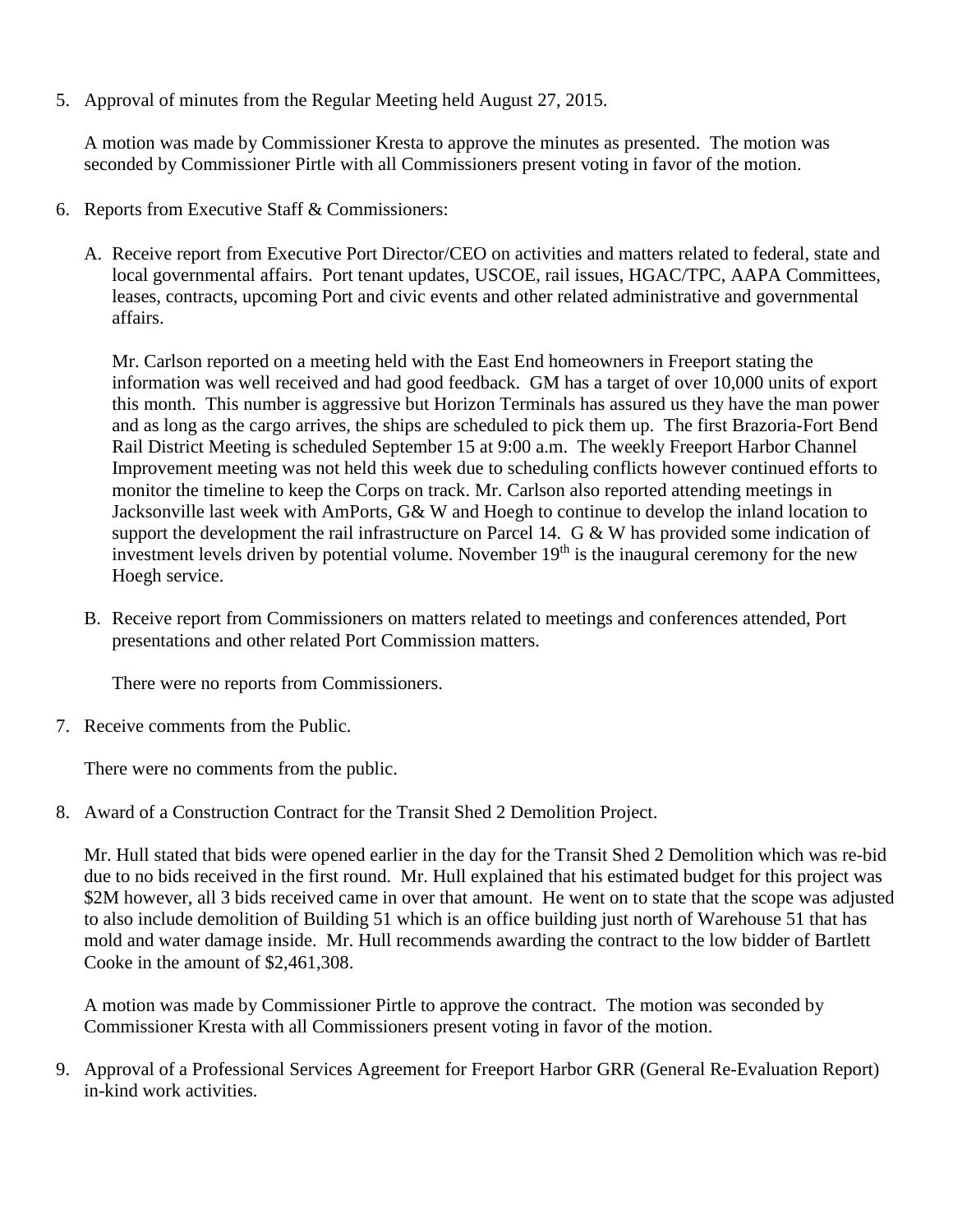Mr. Hull explained that the in-kind work for the FHCIP GRR will include required sedimentation analysis, sea level rise analysis, wave barrier analysis, levee overtopping analysis, hydrodynamic modeling and H&H analysis. This is cost-shared 50/50 with the Corps of Engineers. It is Mr. Hull's recommendation to approve this agreement with HDR, Inc. in the amount of \$187,900.

A motion was made by Commissioner Hoss to approve the agreement. The motion was seconded by Commissioner Santos with all Commissioners present voting in favor of the motion.

10. Approval of acceptance of an Easement from CenterPoint Energy.

Mr. Hull stated that CenterPoint is giving the Port an easement that is 100 feet wide to develop our rail on Parcel 14 and asking for our acceptance and execution of the document. Legal Counsel Jason Cordoba stated that CenterPoint is asking for signature because they are giving us the easement "as is" and wanting us to accept it as is as opposed to just giving it to us.

A motion was made by Commissioner Hoss to accept the easement. The motion was seconded by Commissioner Pirtle with all Commissioners present voting in favor of the motion.

11. Approval of a Letter of Engagement with Mauro & Cordoba, P.L.L.C. for legal services as General Counsel.

A motion was made by Commissioner Kresta to approve the engagement letter with a term limit of two years as discussed in executive session. The motion was seconded by Commissioner Pirtle with all Commissioners present voting in favor of the motion.

12. Adoption of a Form of Credentials appointment Glenn Carlson as delegate to the Annual Convention and Annual Meeting of the American Association of Port Authorities.

A motion was made by Commissioner Terry to approve the form. The motion was seconded by Commissioner Pirtle with all Commissioners present voting in favor of the motion.

13. Adoption of the FY 2015/16 Budget for Port Freeport.

Ms. Campus gave a brief summary of the recent changes made to budget based on comments and requests from the workshop. Commissioner Hoss began a discussion regarding the harbor master initiative and numbers for that project that will affect the current budget presented. After discussing this for some time, the board agreed to move forward with the current budget knowing the Security/Safety Committee may come back with a request to revise the budget later in the fiscal year in order to implement a phase of the initiative.

A motion was made by Commissioner Terry to adopt the budget contingent on approval of the tax rate. The motion was seconded by Commissioner Hoss with all Commissioners present voting in favor of the motion.

14. Adoption of a resolution setting the 2015 Tax Rate for Port Freeport.

On the request of Commissioner Singhania, Ms. Campus prepared a ten year projection with the tax rates and tax revenues to estimate future tax rates. She also plugged in the capital projects based on schedules today. Discussion then began regarding the tax rate, tax rate revenues and in particular the Maintenance and Operations tax rate. Discussion included leaving the tax rate the same at \$.045, reducing the rate to the